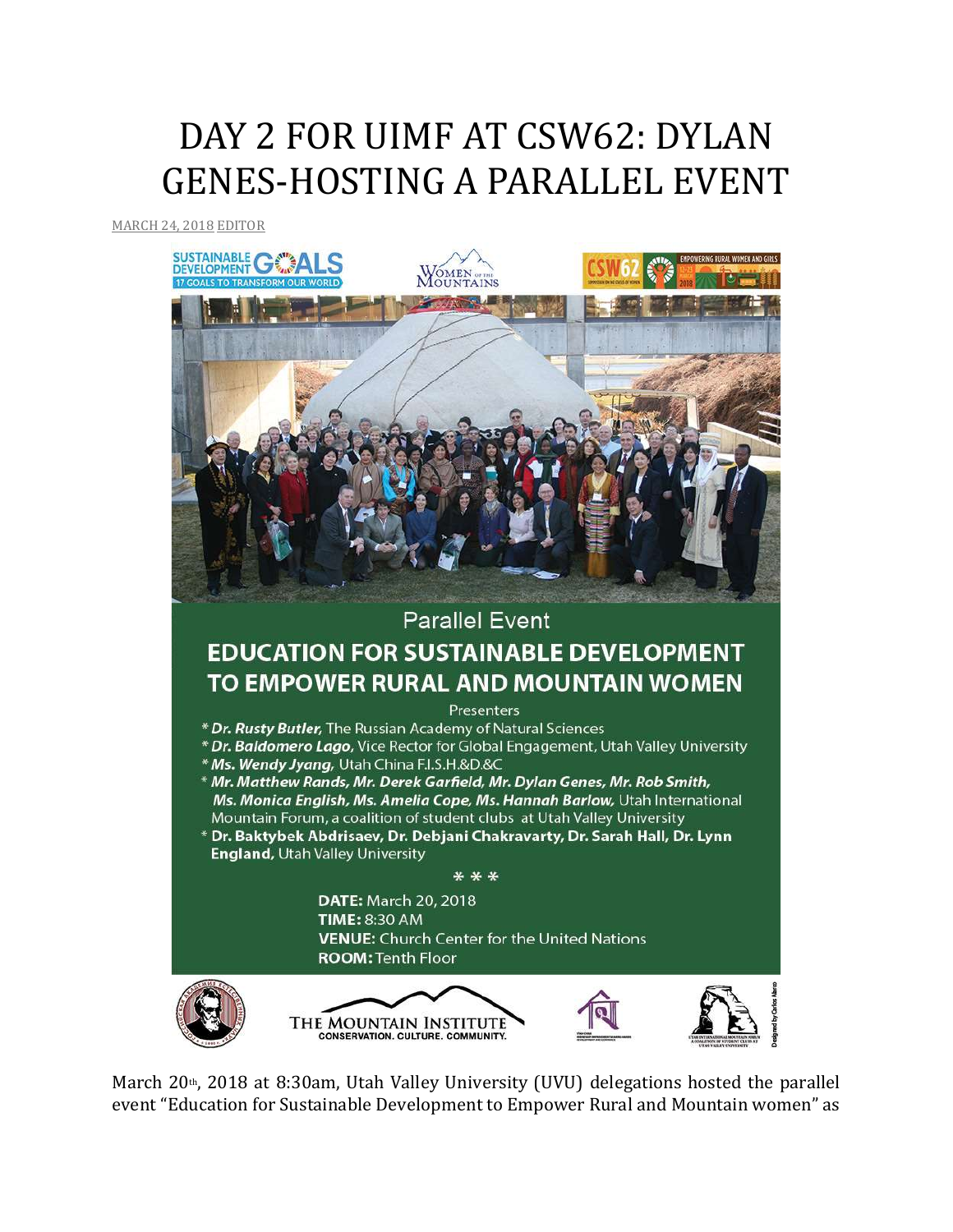part of the activities during the  $62<sub>nd</sub>$  session of the Commission on the Status of Women (CSW62) at the Church Center of the United Nations (777 United Nations Plaza, New York, NY, 10017). As part of the UVU program of engaged learning, the student delegation that participated in the United Nations (UN) trip put together the presentation to extend their message and highlight the importance of the UN target goals focused on Sustainable Mountain Development (SMD) for mountain women. Using Utah as a model for SMD, students were able to share their research with other worldly individuals as well as other non-government organizations (NGO) giving the opportunity to learn first-hand how to communicate, network, and be a diplomat through engaged learning. We also learned that parallel events could be sponsored by any non-government organization. This time, our parallel event was co-sponsored by three NGOs in consultative status with the Economic and Social Council (ECOSOC) of the UN: The Russian Academy of Natural Sciences (RANS), the Mountain Institute and the Utah-China Friendship Improvement Shared Hands and Development and Commerce (Utah-China F.I.S.H.& D.&C).



*Dr. Butler, focal point for the Russian Academy of Natural Sciences at ECOSOC speaks during parallel events at CSW62.*

Due to the fact that we had 11 presenters in our parallel event, we decided to use the same script which was used a day before for the side event and ensured that as a result, our student team will have an opportunity to improve the performance and quality of presentations as well as deliver the same message from the UVU delegation to a different audience. Parallel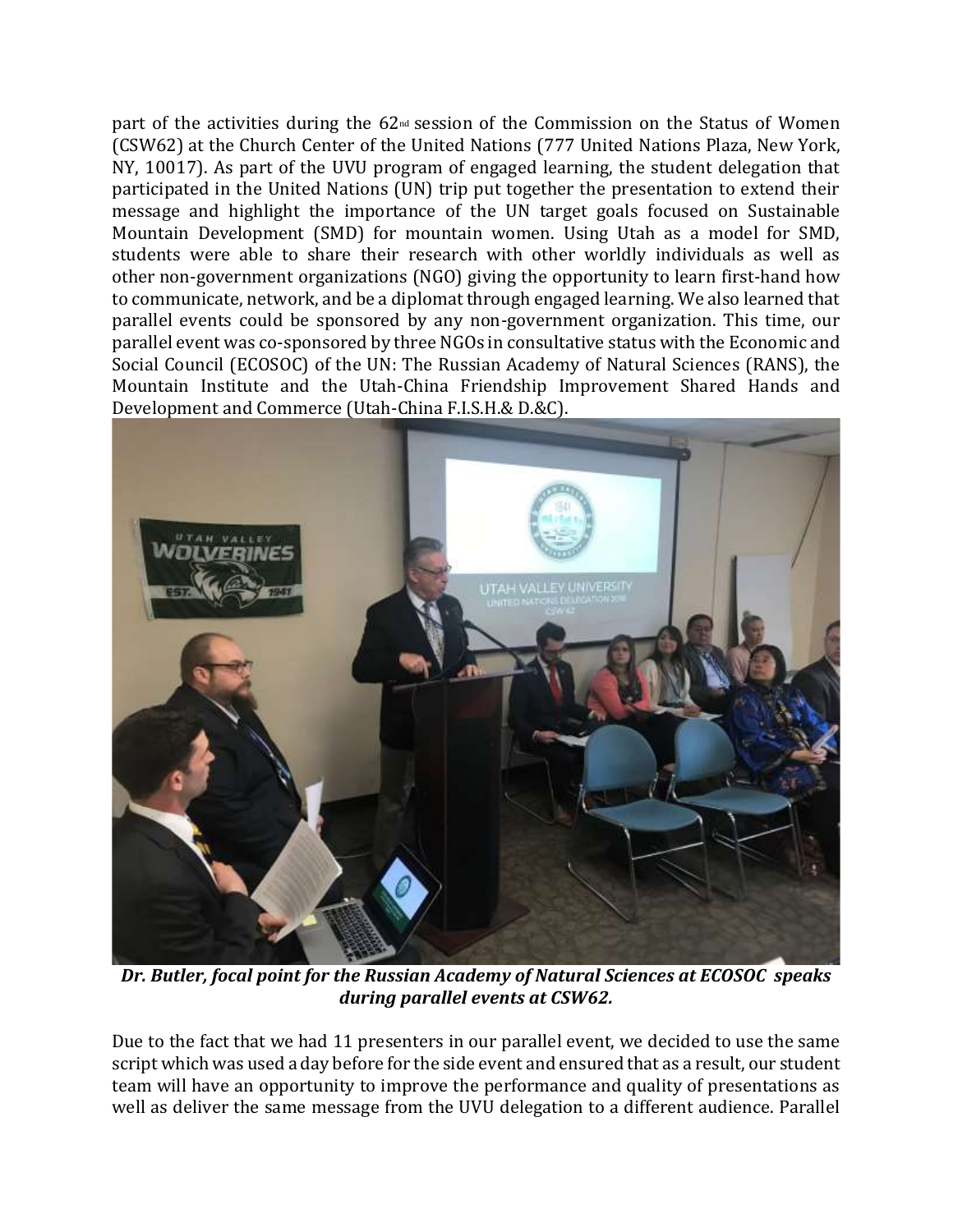events are usually hosted outside of the UN premises and could be attended by the public. At the beginning of the event Dr. Rusty Butler, focal point of the RANS to the ECOSOC had opening remarks greeting audience members and introducing me as a moderator of the event. Afterwards, I again introduced the same presenters as did the previous day even though the agenda of the parallel event that was printed on the flyer was a little bit different. We submitted the flyer of the poster a few months earlier when the final list of presenters was not yet identified. Amy Barnett replaced Dr. Lago, who at that time had another urgent meeting. Amy made a statement about benefits for students of new Associate Memberships of UVU under United Nations Department of Public Information (DPI). Moving forward, I Introduced Dr. Butler and Ms. Wendy Jyang to share their experiences of working with UVU students through student engaged learning to advocate for mountain women. Afterwards, the students demonstrated how their model works in practice by sharing with the audience examples of student engaged learning experiences.



*Derek Garfield, VP of UIMF reports about UVU student engaged model during parallel event*

Derek Garfield, Vice-President of the Utah International Mountain Forum (UIMF), a coalition of student clubs at Utah Valley University [\(www.utahimf.org\)](http://www.utahimf.org/) spoke on how UIMF advocates mountain women by hosting the International Women of the Mountains Conferences since 2007. Monica English discussed results of her research on sexuality in Utah as well as peacemaking in North Ireland. Amy Cope spoke about working with local communities on tsunami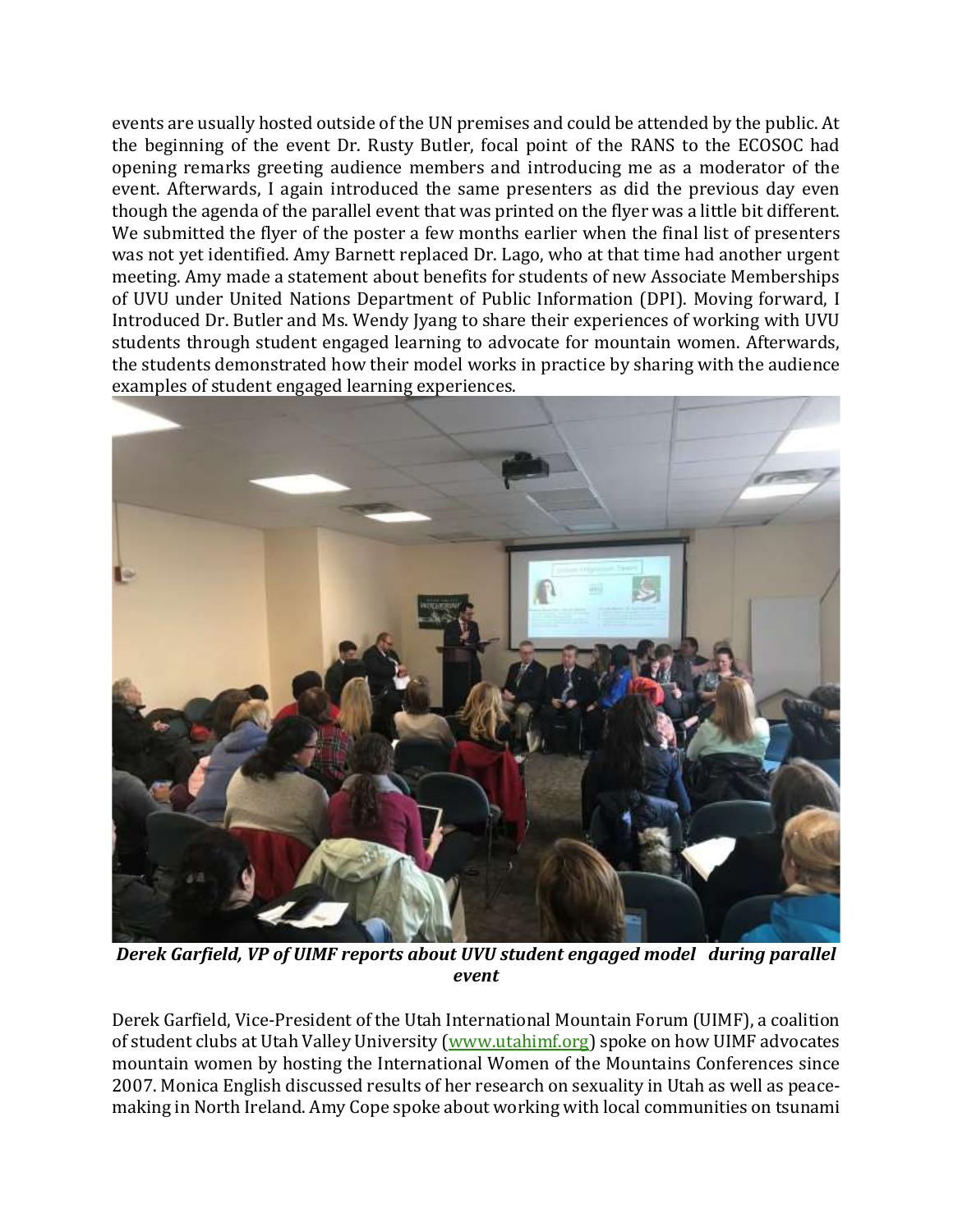preparedness in Indonesia. Carol Bejar presented her water project in Senegal and Hannah Barlow talked about Tarahumara mountain women in Mexico. The last presenter in our group was Albert Pooley, president and founder of the Native American Fatherhood and Families Association, who talked about the importance of restoring traditions of fatherhood among Native American tribes. Afterwards I introduced Matt Rands, President of UIMF once more, who presented to the audience the recommendations of the delegation to the CSW62 final document.

As the moderator for the side and parallel event, I've gained a wealth of knowledge of how to present myself and my colleagues in a professional and diplomatic way. Gaining confidence in our cause and providing a frame work for future endeavors that impacts mountain communities and women across the globe. Student engaged learning has provided the experience of such efforts to our entire student delegation and faculty members. I am so honored and proud to have the opportunity and the guidance made possible by the engaged learning program, as do faculty members and my very own peer group. Through participating in these UN events, my peers and I have had the pleasure and honor meeting likeminded individuals that have a passion for bettering the world with the shared knowledge of our organization.

Following the side event, UVU-UIMF student delegation, had the opportunity and honor to meet and speak briefly with the Ambassador Bakhtiyor Ibragimov at the Permanent Mission of Uzbekistan to the UN. Top envoy from Uzbekistan greeted us as old friends after his recent trip to Utah. We expressed our thanks to him for co-sponsoring a side event at CSW62.



*Group photo with Permanent Representative of Botswana to the United Nations, Ambassador Charles T. Mtwaagae.*

That evening, we also had the honor of being invited to the Permanent Mission of Botswana to the UN by Ambassador Charles T. Ntwaagae. During that meeting, we discussed many issues addressing women's status not only here, but mainly in Botswana. The CSW being the main vehicle for implementing woman's empowerment, is the spear head for the